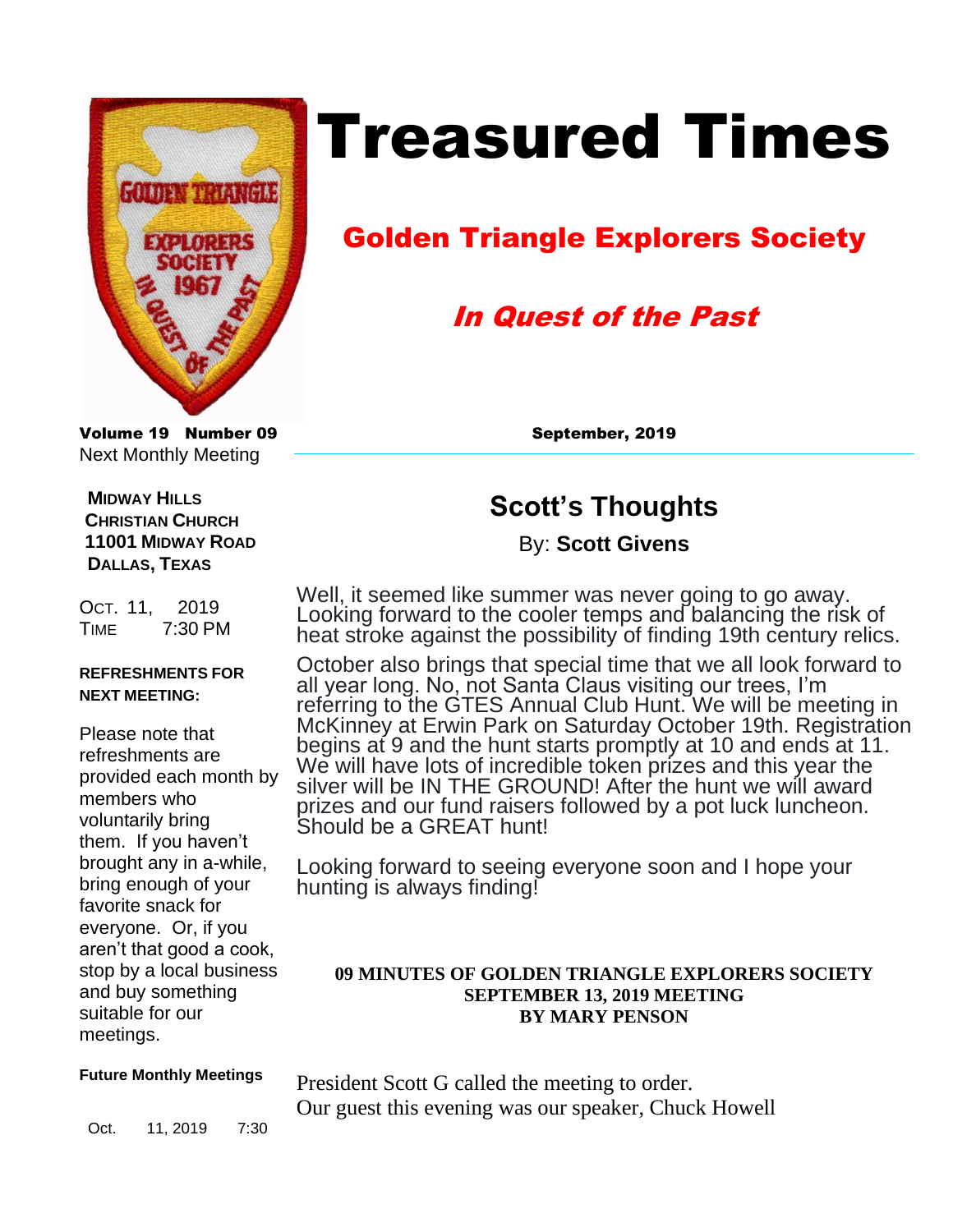| Nov.  | 08, 2019 | 7:30 |
|-------|----------|------|
| *Dec. | 13, 2019 | 7:00 |
| Jan.  | 10, 2020 | 7:30 |

#### **CLUB OFFICERS**

**PRESIDENT: SCOTT GIVENS** 

**VICE PRESIDENT:**  REGGIE CUSICK

**Treasurer:**  FRANCINE BROOME

**SECRETARY:**  MARY PENSON

#### **OTHER CONTACTS**

**HUNT MASTER: OPEN** 

**REFRESHMENTS CHAIR:** BILL ABBOTT / JOE REYNOLDS

**NEWSLETTER EDITOR:**  DEE REYNOLDS

#### **WEBMASTER:**

SUSAN PHILLIPS/SCOTT **GIVENS** 

**SEE YOUR MEMBER DIRECTORY FOR TELEPHONE NUMBERS**

> MEMBER ADVERTISEMENTS

This space is reserved for free member ads. Do you have something you wish to sell or buy? Member ads, including pictures, will be printed as space allows.

Scott made announcements telling us of the health and well being of some of our members. Harold G is not feeling 100%. Lee and Patti C were out of town. Reggie and Lori C are visiting England. George K passed away. There was a sympathy card for George's family. Scott read a note sent to us from Kate M, George N's wife. Scott announced Golden Triangle will host East Fork for Christmas Dinner.

We are looking for a newsletter editor volunteer and webmaster. Craig Z said he would think about taking the duties over. Annual seeded hunt will be held October 19, 2019 at Erwin Park in McKinney. We will invite East Fork and Lone Star. The lunch will be pot luck and what drinks you want. The club voted on donating \$400 to the hunt for coins and prizes. All hunt fees will go into the ground. Silver dimes will be put in the ground. Tokens for prizes will be marked Wheat Pennies and will go in the ground. Please sign the register and get your door prize ticket. Susan P read the Treasurers report. It will be filed for audit. She told us of the fund raiser prizes. Mary P read the August minutes, there were no additions or corrections. The motion was made and seconded by Craig Z, Andy B and Larry V to accept the minutes as read. Nomination Committee Chair, Craig Z read the slate of officers. President Scott G, Vice President Reggie C, Secretary Mary P and for Treasurer Francie B. Craig asked the nominated officers to leave the room so he could ask for a vote. We were voted into office. Scott introduced our speaker, former member Chuck H. Chuck told us about using up to date aids in researching places to find treasures. He showed us an aerial photograph that he overlaid a modern map showing the former Hip Top Stables and Harry Moss Park. He told us about using a system call G I S.

We broke for refreshments.

The door prizes were small flashlights with something special.

Winners: Andretta L, Andy B, Susan P, Ed B and Bob S.

Bob S drew the first fund raiser ticket. As he returned to his seat we sang Happy Birthday and presented him with a Birthday Card.

Winners of fund raiser prizes: 1920 and 1921 Silver Centavos – Ed B. Eight Barber Dimes – Mary P, 1838 Large Cent – Ruthie R, \$10 Starbucks Gift Card – Mary P,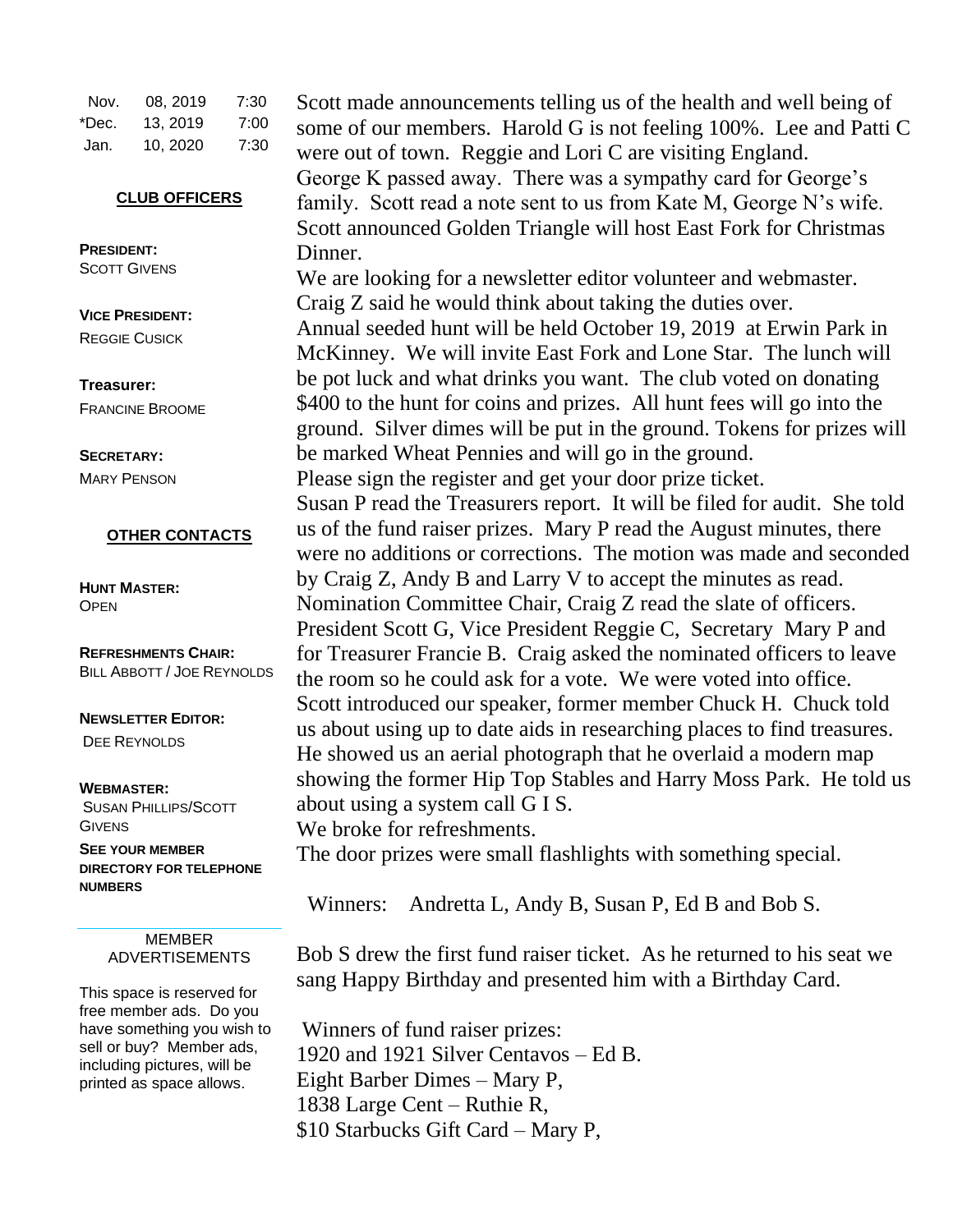1889 Morgan Dollar – Steve J, Three Walking Liberty Quarters – Chuck H Once Silver Bar – Steve J.

Birthday/Anniversary drawing – Bob S. Name tag drawing new member – John B.

Find of the Month winners are listed in the newsletter. Scott called for a motion and second for the meeting to be adjourned, Susan P motioned, Larry V seconded, the meeting was adjourned.

# **FUNDRAISER PRIZES October 11th, 2019**

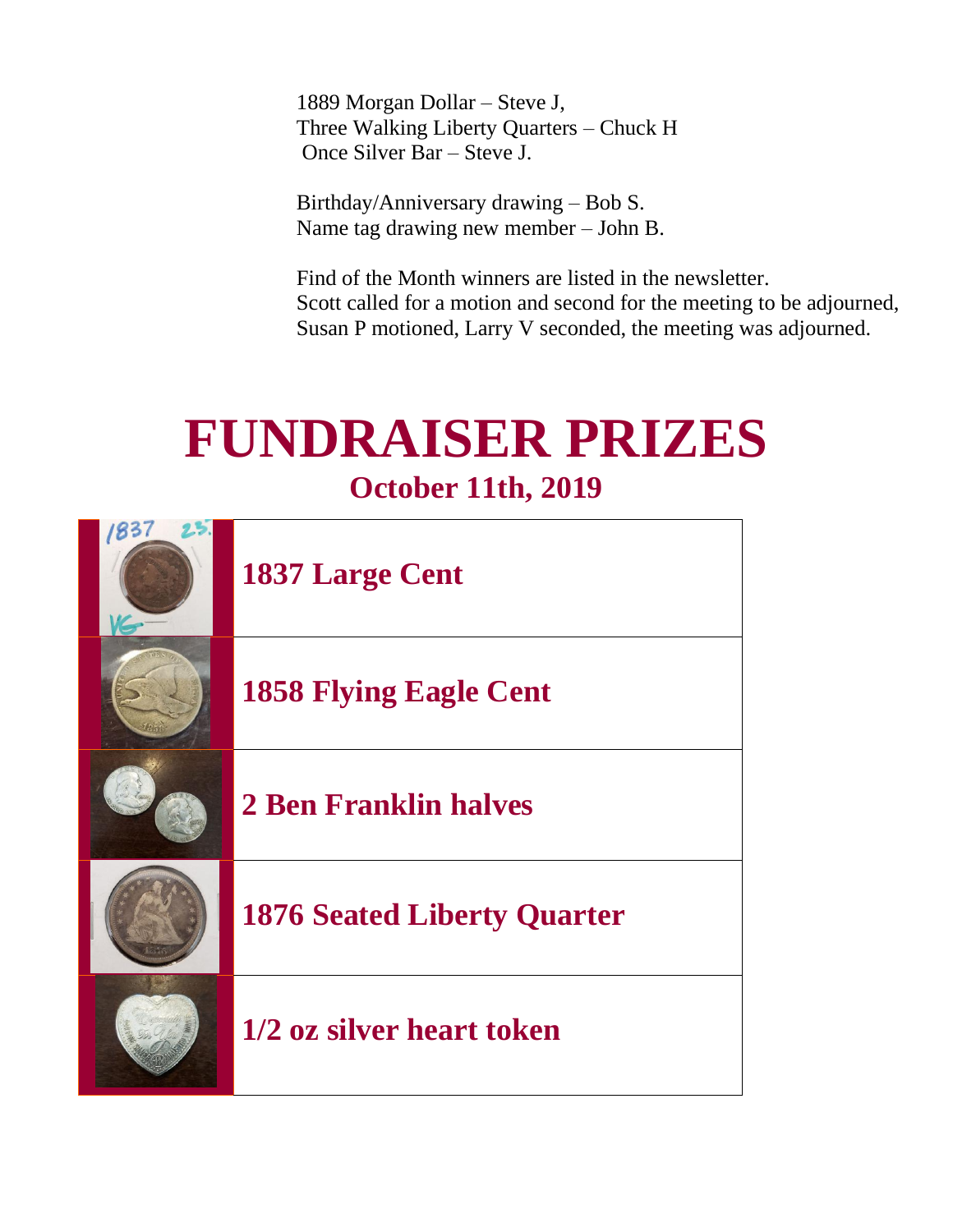# **September Find of the Month**







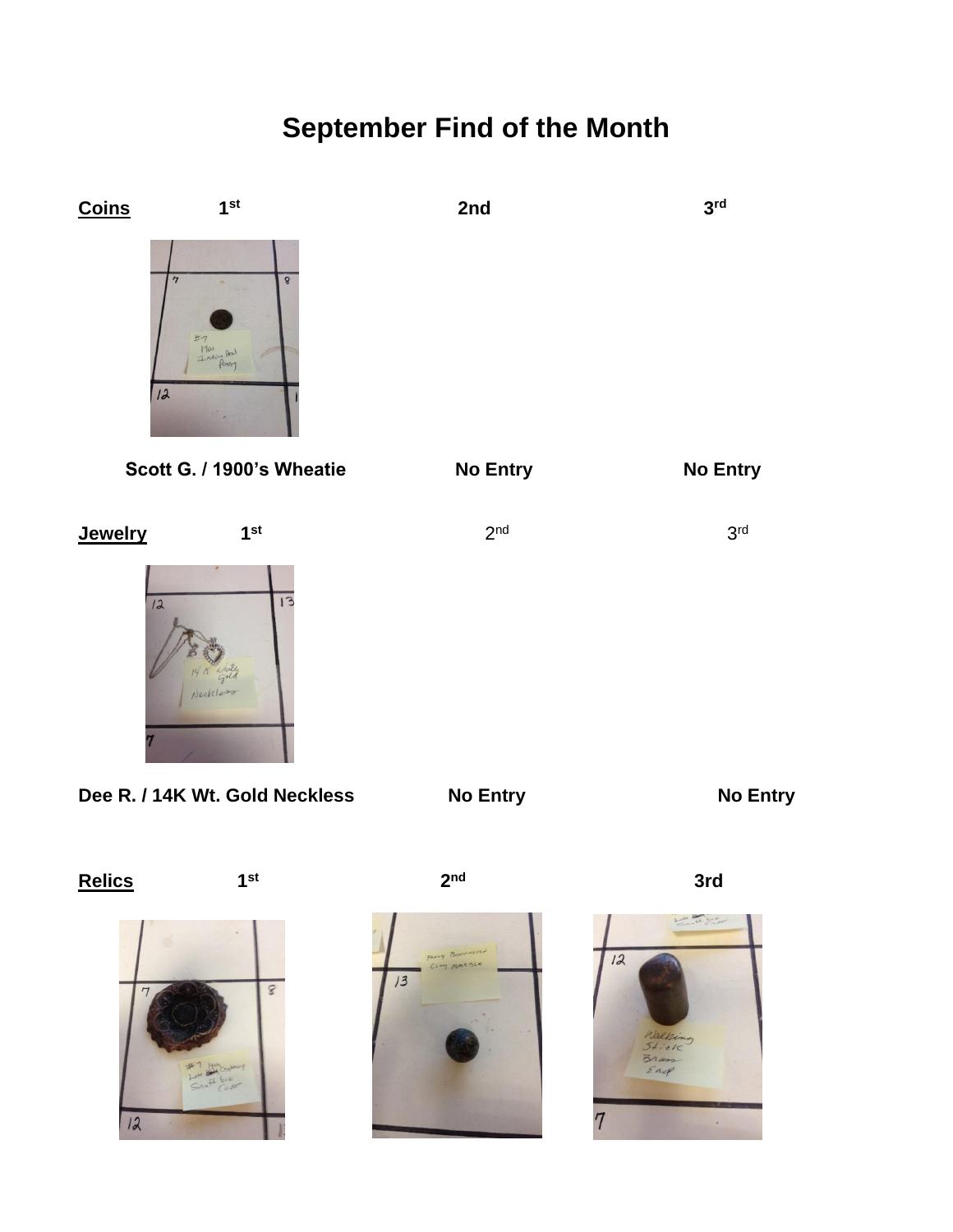Scott G. / Snuff Box Cover Andy B. / Clay Marble Dee R. / Walking Stick Tip

#### **Most Unusual st**

**2nd** 3rd







MOST

**Scott G. / Soda Fountain Label Dee R. / Neckless John B. / Toy Cars** 

**Second Chance st**

**2** 2<sup>nd</sup>

**3 3 3** 3<sup>rd</sup>



Scott G. / Antique Hindge Dee R. / 925 Ring No Entry





 **Other finds by fellow detector: John B**